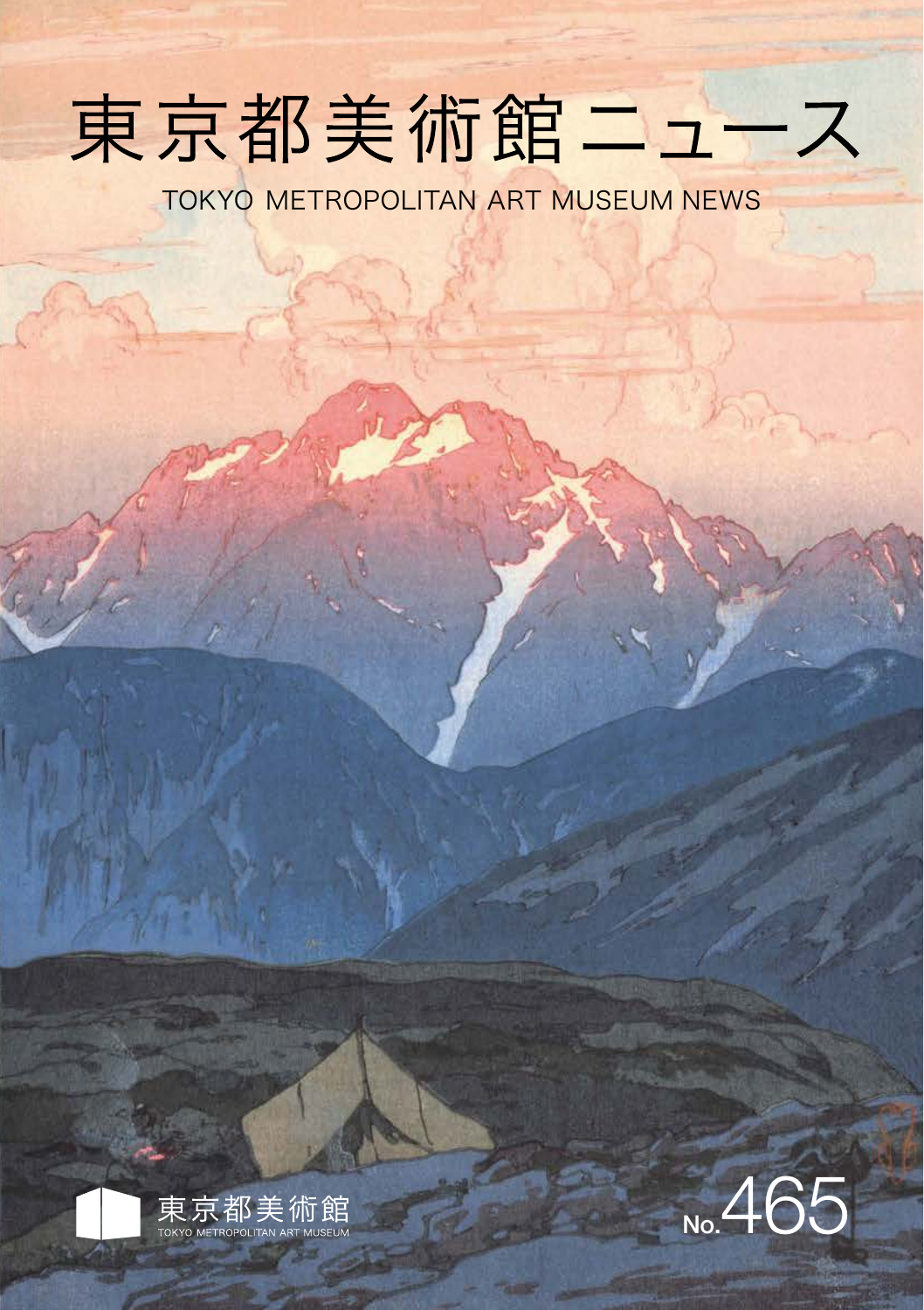## 人と作品、人と人、人と場所をつなぐ **Art Communication**

美術館が作品を鑑賞する場にとどまらず、鑑賞を「体験」として、より深める場所になるように、 さまざまなアート・コミュニケーション・プログラムを展開しています。 今回は、約1年ぶりに開催した「障害のある方のための特別鑑賞会」の様子を紹介します。

The Museum offers art communication programs designed to take visitors beyond simple viewing to a deeper "experience" of theartworks. This time, we look at "Special Day for People with Disabilities," held after a one-year hiatus.



A day of special welcome, enjoyed with "*Tobira*" The "Special Day for People with Disabilities"

2020年9月14日(月)に、「The UKIYO-E 2020 ─ 日本三大浮世絵コレクション」展にて「障害の ある方のための特別鑑賞会」を開催しました。対 面でのコミュニケーションがとりづらい中、アート・ コミュニケータ(とびラー)とともに、参加者の方々 をおもてなしするための企画を展開しました。

On September 14 (Mon) 2020, the "Special Day for People with Disabilities" was held at "The UKIYO-E 2020" exhibition. Because conversing face-to-face is currently difficult, a special day of welcome enjoyed along with art communicators ("*Tobira*") was prepared for participants.

### 「障害のある方のための特別鑑賞会」とは?

What is the "Special Day for People with Disabilities"?

普段は混雑している特別展を障害のある方が安心し て鑑賞できるよう、休室日に開催する鑑賞会です。事 前申込制で特別展ごとに開催しています。アート・コミ ュニケータ(とびラー)が受付や移動などのお手伝いを します。

Because Special Exhibitions are often crowded, the "Special Day for People with Disabilities" is held on days when the galleries are closed so participants can view artworks safely and comfortably. Prior application is needed for the viewing event, held once during each Special Exhibition. Viewing is conducted by art communicators ("*Tobira*"), who greet the participants and assist them in seeing the exhibition.

## コロナ禍で、おもてなしの 気持ちを伝え、 ゆるやかなつながりを作るには?

Creating a mood of welcome and relaxed connection amid the coronavirus crisis

 1999年にスタートした「障害のある方のため の特別鑑賞会し参加者が安心して展覧会を楽 しんでいただけるよう、2012年からは「とびらプ ロジェクト」のとびラーと、2015年からは「とびら プロジェクト」で3年間の任期を満了したアート・ コミュニケータが準備段階から関わり、当日の 鑑賞のお手伝いやお声がけを行っています。 コロナ禍の中、約1年ぶりの開催となった「障 害のある方のための特別鑑賞会」では、従来の ように会場で言葉を交わしづらい状況だからこ そ、おもてなしの気持ちを別の形でお伝えするこ とができないかと考え、「ウェルカムキット」という プレゼントをお渡しすることにしました。とびラー お手製の消しゴムハンコを押したオリジナルシ ール、お手紙募集の案内チラシとレターセット、 とびラーオリジナル音声コンテンツの案内チラシ 等を1つにまとめたものです。

 中でも、お手紙募集のプロジェクト『美術館 でつながるお手紙プロジェクト』は、美術館での 忘れがたい思い出を、同じように美術館での思 い出を大切にしている誰かに届けてみません か? と参加者からお手紙を募集するものです。 作品を通じて時間や空間を越え誰かと出会うこ



とができる美術館での体験を共有しあうことで、 ゆるやかなつながりを生み出せたらという思い で企画しました。郵送いただいたお手紙はとび らプロジェクトウェブサイト\*1で1通ずつ紹介して います。

 また、オリジナル音声コンテンツ『とびラジオ とびラーが語る5つの浮世絵』では、とびラーが 「The UKIYO-E 2020 ─ 日本三大浮世絵コ レクション」展の作品から思いを巡らせ、独自に 創作したオリジナルストーリーをラジオ番組形式 でお届けしました。本コンテンツは、とびらプロジ ェクトウェブサイトで期間限定公開し、とびラーた ちが想像した作品世界を参加者にご自宅でお 楽しみいただきました。

 当日は、介助者を含む271名の参加者にゆ ったりと展覧会を味わっていただきました。作品 1点1点を丁寧にご覧になる姿が印象的でした。 「ウェルカムキット」のお渡しを担当したとびラー は、参加者が嬉しそうにオリジナルシールを選ぶ ときの笑顔を見ることができ非常に感激したそ うです。

 今後もゆったりとしたペースで楽しんでいた だける1日を安全にお届けできたらと考えていま す。次回は「没後70年 吉田博展」で開催予 定です。開催日時、対象、申込方法など詳細は ウェブサイト\*2で告知いたします。多くの皆さまの ご参加をお待ちしています。

(東京都美術館 学芸員 熊谷香寿美)

The Special Day for People with Disabilities took place, this time, at The UKIYO-E 2020 exhibition. Because conversing would be diffcult, we wondered if we might create a mood of warm welcome in a different form. Hence, we provided each visitor with a "Welcome Set" present. The set included uniquely created items stamped with eraser "seals" crafted by "*Tobira*", a fiver introducing our "letter project" soliciting letters from visitors about their memorable museum experience, and a fyer introducing our audio program featuring original stories—narrated in radio format—by "*Tobira*". On that day, 271 people (including caregivers) took part and enjoyed touring the exhibition. Hereafter, we will continue to regularly offer this special day when the visitors can enjoy the artworks safely at their own pace. The next event will be held during the exhibition "Yoshida Hiroshi: Commemorating the 70th Anniversary of His Death." (KUMAGAI Kazumi, Assistant Curator)



「ウェルカムキット」 Welcome Set